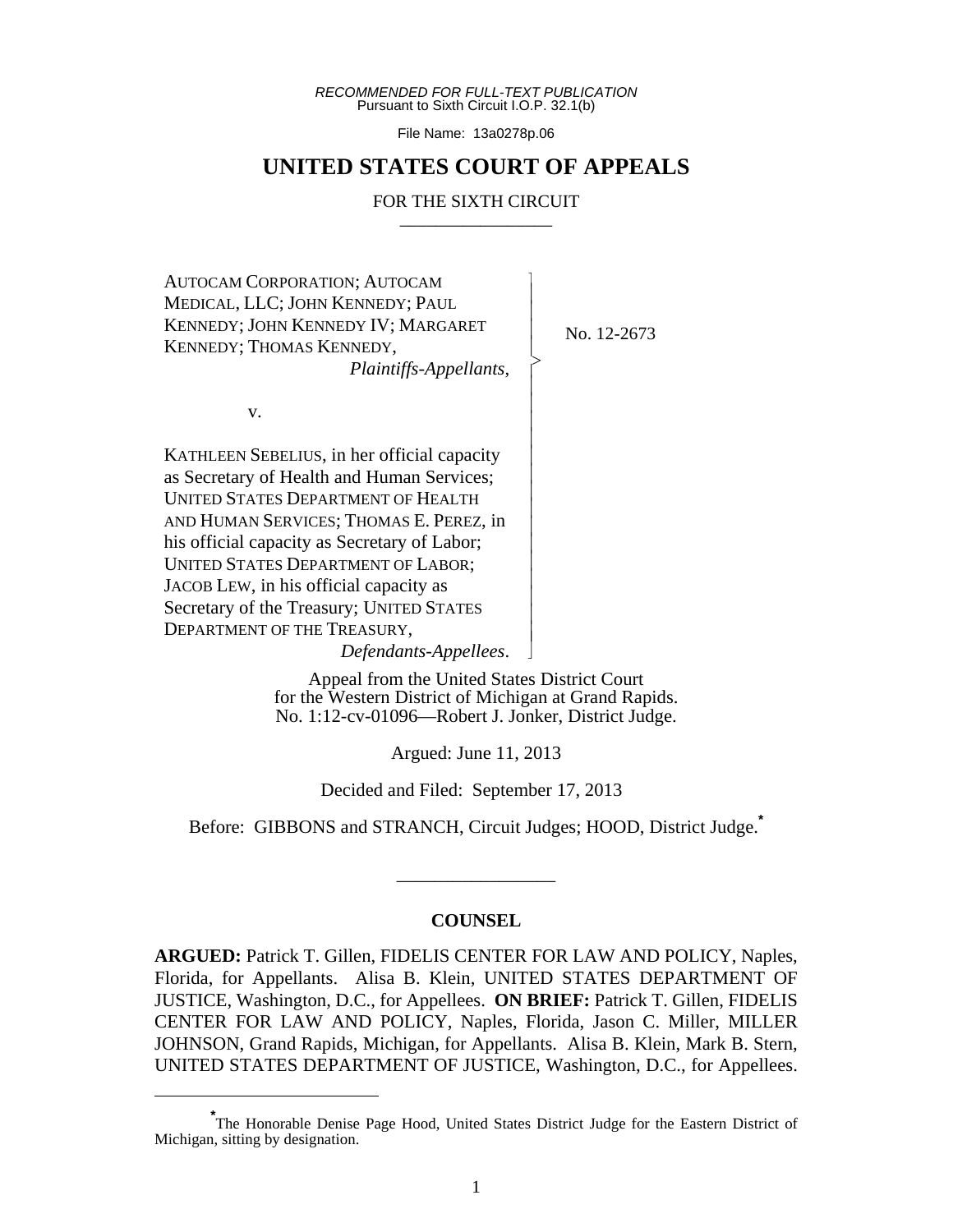Jay Alan Sekulow, AMERICAN CENTER FOR LAW & JUSTICE, Washington, D.C., Deborah J. Dewart, LIBERTY, LIFE AND LAW FOUNDATION, Swansboro, North Carolina, Edward L. Metzger III, ADAMS, STEPNER, WOLTERMANN & DUSING, PLLC, Covington, Kentucky, Catherine W. Short, LIFE LEGAL DEFENSE FOUNDATION, Ojai, California, Nikolas T. Nikas, Dorinda C. Bordlee, BIOETHICS DEFENSE FUND, Scottsdale, Arizona, Mailee R. Smith, AMERICANS UNITED FOR LIFE, Washington, D.C., B. Eric Restuccia, OFFICE OF THE MICHIGAN ATTORNEY GENERAL, Lansing, Michigan, Frederick D. Nelson, OFFICE OF THE OHIO ATTORNEY GENERAL, Columbus, Ohio, Kimberlee Wood Colby, CENTER FOR LAW AND RELIGIOUS FREEDOM CHRISTIAN LEGAL SOCIETY, Springfield, Virginia, Noel J. Francisco, JONES DAY, Washington, D.C., Robb S. Krueger, KREIS, ENDERLE, HUDGINS & BORSOS, P.C., Kalamazoo, Michigan, Lisa S. Blatt, ARNOLD & PORTER LLP, Washington, D.C., Bruce H. Schneider, STROOCK & STROOCK & LAVAN LLP, New York, New York, Martha Jane Perkins, NATIONAL HEALTH LAW PROGRAM, Carrboro, North Carolina, Charles E. Davidow, PAUL, WEISS, RIFKIND, WHARTON & GARRISON LLP, Washington, D.C., Brigitte Amiri, AMERICAN CIVIL LIBERTIES UNION FOUNDATION, New York, New York, Daniel Mach, AMERICAN CIVIL LIBERTIES UNION FOUNDATION, Washington, D.C., Michael J. Steinberg, Miriam Aukerman, AMERICAN CIVIL LIBERTIES UNION FUND OF MICHIGAN, Detroit, Michigan, Ayesha N. Khan, Gregory Lipper, Caitlin E. O'Connell, AMERICAN UNITED FOR SEPARATION OF CHURCH AND STATE, Washington, D.C., for Amici Curiae.

# **OPINION \_\_\_\_\_\_\_\_\_\_\_\_\_\_\_\_\_**

**\_\_\_\_\_\_\_\_\_\_\_\_\_\_\_\_\_**

JULIA SMITH GIBBONS, Circuit Judge. Autocam Corporation and Autocam Medical, LLC (collectively, "Autocam") are for-profit, secular corporations engaged in high-volume manufacturing for the automotive and medical industries. The companies are owned and controlled by members of the Kennedy family, all of whom are practicing Roman Catholics. Pursuant to regulations implementing the Patient Protection and Affordable Care Act of 2010 ("ACA"), Pub. L. No. 111-148, 124 Stat. 119, Autocam's health care plan is required to cover, without cost-sharing, "[a]ll Food and Drug Administration approved contraceptive methods, sterilization procedures, and patient education and counseling" for female employees enrolled in its health plan. *See* Health Res. & Servs. Admin*, Women's Preventive Services: Required Health Plan Coverage Guidelines*, http://www.hrsa.gov/womensguidelines (last visited August 5, 2013); 77 Fed. Reg. 8725-01 (Feb. 15, 2012) (codified at 45 C.F.R. § 147.130(a)(1)(iv)).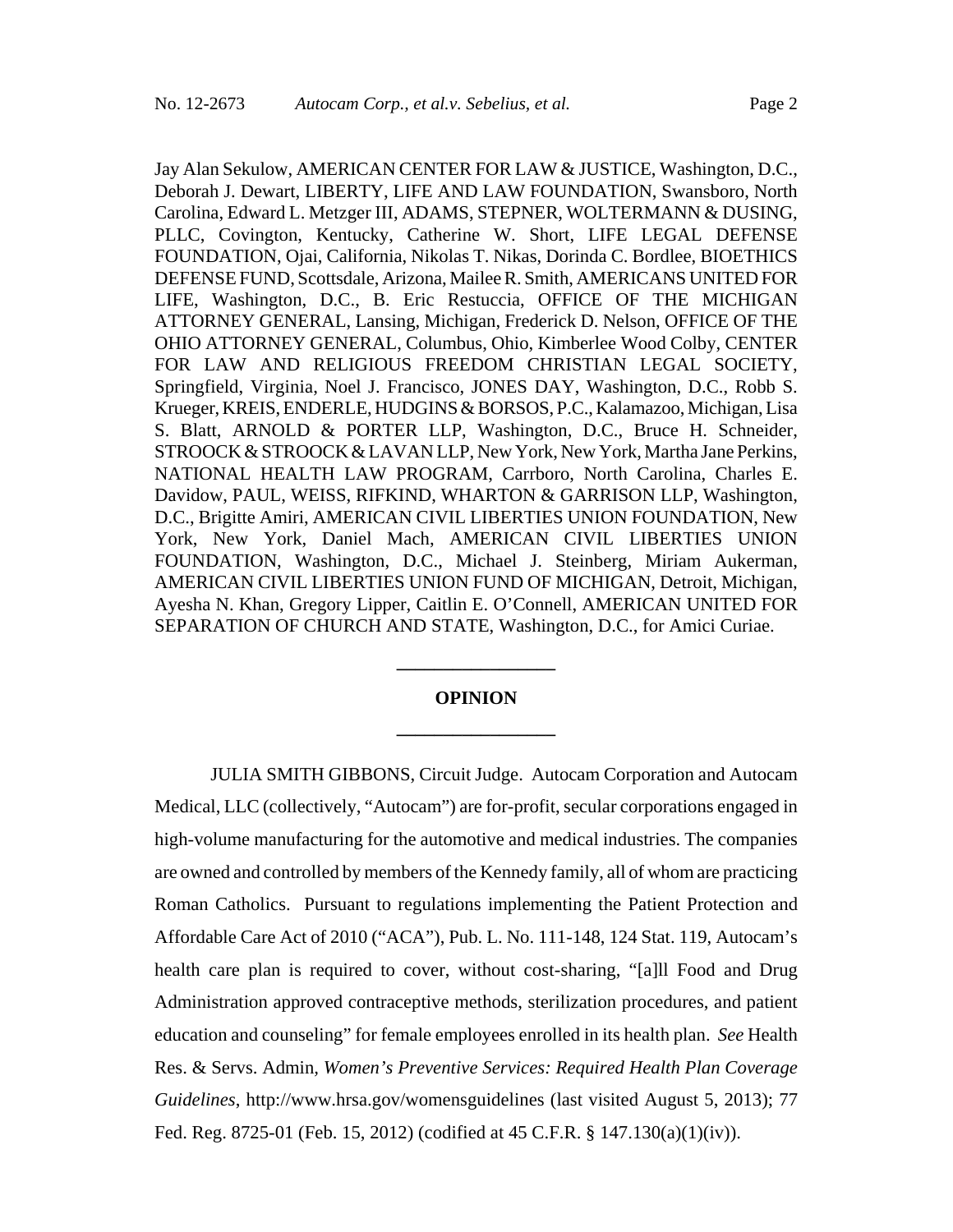Autocam and the Kennedys claim that compliance with this directive—popularly known as "the mandate"—will force them to violate the teachings of the Kennedys' church, but failure to comply with it will result in significant fines against Autocam. They sued the Cabinet departments and secretaries responsible for implementing the ACA's mandatory coverage requirements on a variety of constitutional, statutory, and procedural grounds, and moved for a preliminary injunction that would relieve Autocam of its duty to provide the disputed coverage to its employees. The district court denied the motion. On appeal, Autocam and the Kennedys argue that they have a strong likelihood of success on their claim that the mandate violates the Religious Freedom Restoration Act ("RFRA"), 42 U.S.C. §§ 2000bb. Our sister circuits that have considered whether for-profit corporations may be exempted from compliance with the mandate under RFRA have split on the proper answer to the question.**<sup>1</sup>** For the reasons that follow, we dismiss the claims of the individual plaintiffs on standing grounds and otherwise affirm the judgment of the district court.

# **I.**

The Kennedy family members named in the complaint own "a controlling interest" in the two corporate entities that comprise Autocam. John Kennedy serves as Autocam's CEO and president and is primarily responsible for "setting . . . policies governing the conduct of all phases" of Autocam's business. The two companies have 1,500 employees in fourteen facilities worldwide, including 661 employees in the United States. The Kennedys "believe that they are called to live out the teachings of Christ in their daily activity and witness to the truth of the Gospel by treating others in a manner that reflects their commitment to human dignity," which includes their business dealings. They characterize Autocam as a for-profit, secular corporation and "the business form through which [they] endeavor to live their vocation as Christians in the world." One

**<sup>1</sup>** *Compare Hobby Lobby Stores, Inc. v. Sebelius*, --- F.3d ----, 2013 WL 3216103 (10th Cir. June 27, 2013 (holding that plaintiffs demonstrated a likelihood of success on the merits of their RFRA claims and remanding for consideration of the remaining preliminary injunction factors by the district court) *with Conestoga Wood Specialties Corp. v. Sec'y of U.S. Dep't of Health & Human Servs.*, --- F.3d ----, 2013 WL 3845365 (3rd Cir. July 26, 2013) (affirming district court's judgment denying a preliminary injunction on both Free Exercise Clause and RFRA grounds).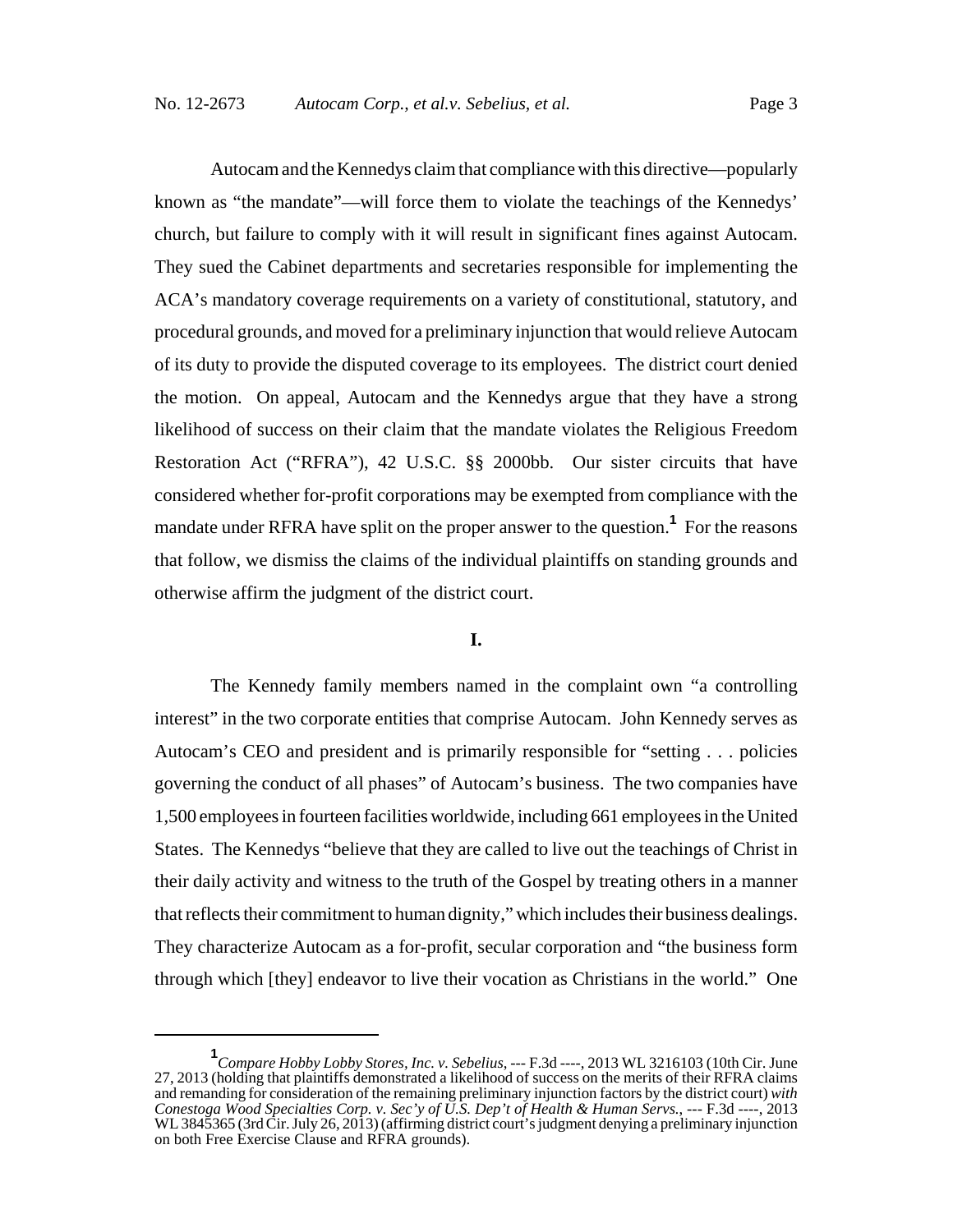of the ways that the Kennedys believe they manifest this commitment is by providing their employees with health coverage. Autocam is "self-insured and provide[s] health benefits to [its] employees by virtue of a jointly administered benefits plan which features a group insurance plan used to provide benefits to full-time employees."

The Kennedys claim that the same religious beliefs that motivate them to provide Autocam employees with health coverage also limit the scope of the coverage they are able to provide. They accept their church's teaching that artificial contraception and sterilization are immoral. They also believe that they become morally responsible for the use of contraception by others when they "directly pay for the purchase of drugs and services . . . in violation of [their] beliefs." This teaching is sometimes referred to by the plaintiffs as "material cooperation." In applying these teachings to their ownership and operation of Autocam, the Kennedys believe that they cannot direct their closely held company's health insurance plan to "provide, fund, or participate in health care insurance that covers artificial contraception, including abortifacient contraception, sterilization, and related education and counseling." The plaintiffs "do not seek to control what an employee or his or her dependants do with the wages and healthcare dollars" they provide because they do not consider themselves morally responsible for the choices of employees in the way plaintiffs believe they are responsible when they provide insurance coverage for services they find morally objectionable.

 If required to comply with the mandate, Autocam's health plan would have "to directly pay for the purchase of drugs and services" that the Kennedys find objectionable. The Kennedys believe that compliance with this law would constitute impermissible "material cooperation." But failure to comply with the mandate would lead to serious financial consequences. The ACA's primary enforcement mechanism for bringing employers into compliance with the mandate is a "tax" on the employer when its health plan fails to meet the requirements of the ACA. 26 U.S.C. § 4980D(a). The amount of additional "tax" is "\$100 for each day in the noncompliance period with respect to each individual to whom such failure relates." *Id.* § 4980D(b)(1). If it chooses not to comply with the mandate, Autocam estimates that it will be assessed fines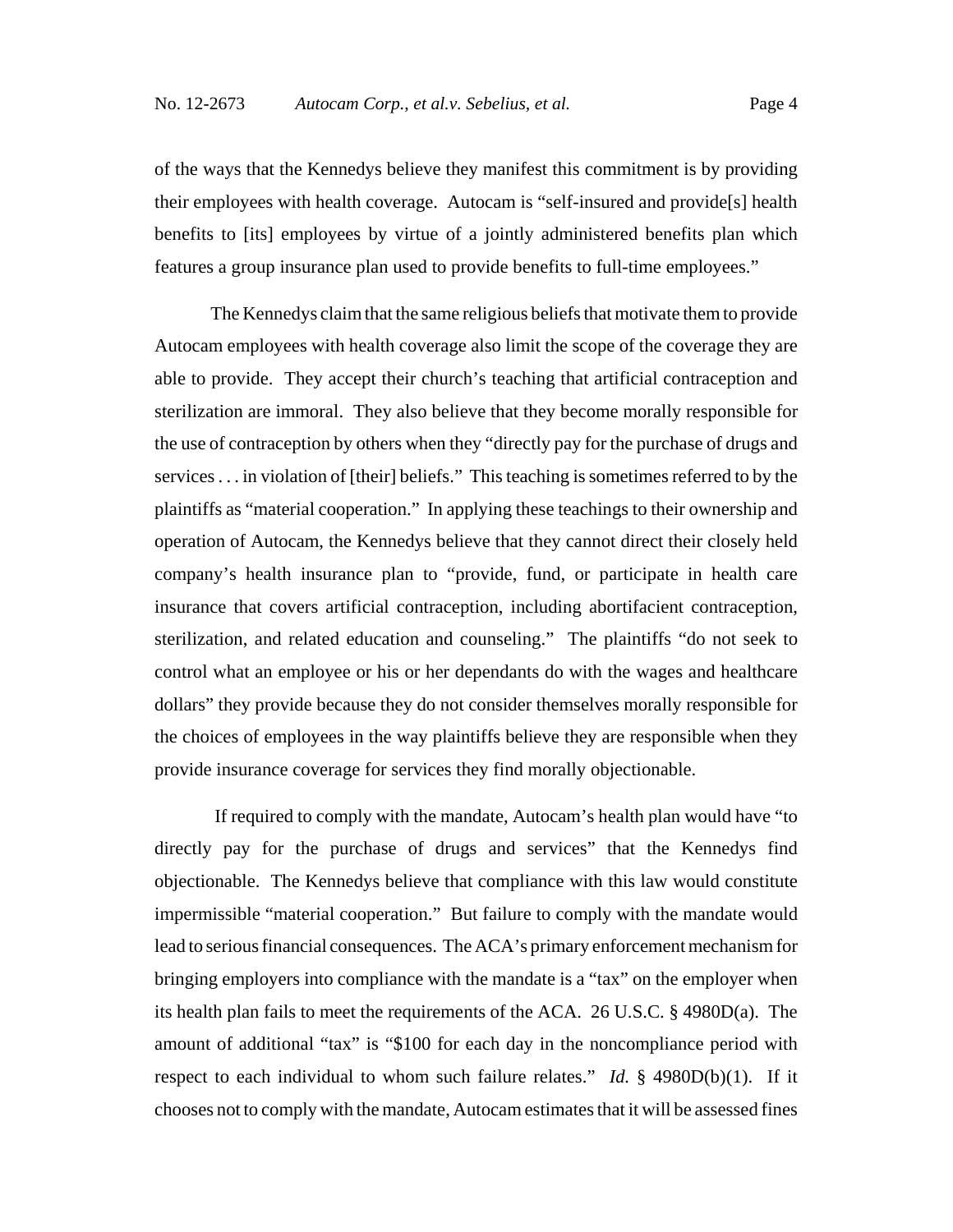of \$19 million per year. The Kennedys also allege that directing Autocam to drop health care coverage entirely is not an option because (1) they believe their faith obligates them to provide health benefits in a manner consistent with their beliefs; and (2) Autocam would still face substantial financial penalties if it chose to drop coverage entirely because it is required to provide health insurance to its employees due to the company's size. *Id.* § 4980H.

## **II.**

On the government's motion, we asked for briefing on a variety of jurisdictional questions. These questions fell into roughly two categories: the Article III standing of the plaintiffs to assert RFRA claims, and the effect of the Anti-Injunction Act, 26 U.S.C. § 7421(a) ("AIA"), on this suit. After a review of these issues, we agree with the parties that the AIA is not an obstacle to exercising jurisdiction and that Autocam has Article III standing to assert RFRA claims. As to the Kennedys, we agree with the government that they lack standing as individuals to bring RFRA claims arising from an obligation on their closely-held corporation. Accordingly, their claims must be dismissed for lack of subject-matter jurisdiction.

#### **A.**

The plaintiffs and the government agree that the AIA does not preclude the plaintiffs from seeking to enjoin the ACA mandate at this time. That shared conclusion is sound. The AIA provides that "no suit for the purpose of restraining the assessment or collection of any tax shall be maintained in any court by any person, whether or not such person is the person against whom such tax was assessed." 26 U.S.C. § 7421(a). This means parties seeking to challenge the "assessment or collection of [a] tax" must pay the tax and sue for a refund afterwards. *Nat'l Fed'n of Indep. Bus. v. Sebelius*, 132 S. Ct. 2566, 2582 (2012).This suit is not precluded by the AIA because it is not intended to "restrain[]" the IRS's efforts to "assess[] or collect[]" taxes. The plaintiffs seek to enjoin a part of the coverage requirements imposed by the mandate, not the IRS's mechanism for collecting "tax" from noncompliant employers.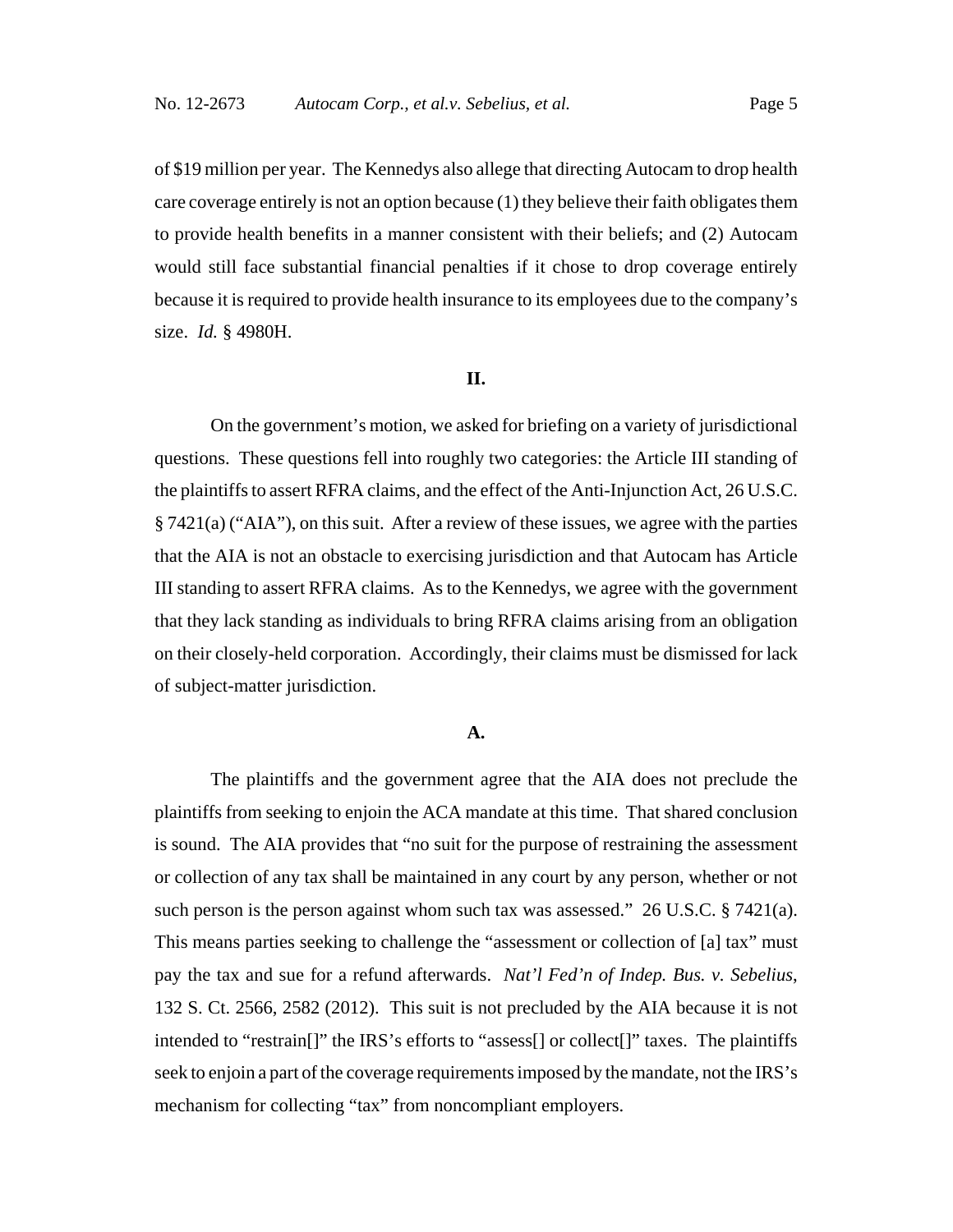Such suits are common in other regulatory contexts. For instance, if a regulated party violates EPA regulations regarding diesel fuels, that party is assessed a "penalty" that is treated as a "tax" for AIA purposes. *See* 26 U.S.C. § 6720A(a), 6671(a). Nonetheless, pre-enforcement challenges to these regulations are routine and courts have never applied the AIA to bar such suits. *See, e.g.*, *Nat'l Petrochemical & Refiners Ass'n v. E.P.A.*, 287 F.3d 1130 (D.C. Cir. 2002) (considering the merits of an administrative challenge to an EPA regulation). Because the plaintiffs seek to enjoin the legal obligation created by the mandate, rather than enjoin enforcement or collection of taxes by the IRS, we agree that the AIA does not bar a RFRA challenge to the mandate. *See also Hobby Lobby Stores, Inc. v. Sebelius*, --- F.3d ----, 2013 WL 3216103, at \*7–8 (10th Cir. 2013).

#### **B.**

"Article III standing requires a litigant to have suffered an injury-in-fact, fairly traceable to the defendant's allegedly unlawful conduct, and likely to be redressed by the requested relief." *Nat'l Rifle Ass'n v. Magaw*, 132 F.3d 272, 279 (6th Cir. 1997). The parties agree that Autocam has standing to challenge the mandate in its corporate capacity, and we concur in that conclusion. Autocam "face[s] an imminent loss of money, traceable to the contraceptive-coverage requirement," and it "would receive redress if a court holds the contraceptive-coverage requirement unenforceable as to them." *Hobby Lobby*, 2013 WL 3216103, at \*6.

By contrast, the parties do not agree regarding the standing of the Kennedys to assert a RFRA claim arising from a legal obligation on their closely held company. Generally, shareholders of a corporation cannot bring claims intended to redress injuries to a corporation, even when the corporation is closely held. *Franchise Tax Bd. v. Alcan Aluminium Ltd.*, 493 U.S. 331, 336 (1990); *Canderm Pharmacal, Ltd. v. Elder Pharms., Inc.*, 862 F.2d 597, 602–03 (6th Cir. 1988). We agree with the government that the shareholder standing rule prevents the Kennedys from bringing a RFRA claim arising from a legal obligation on Autocam.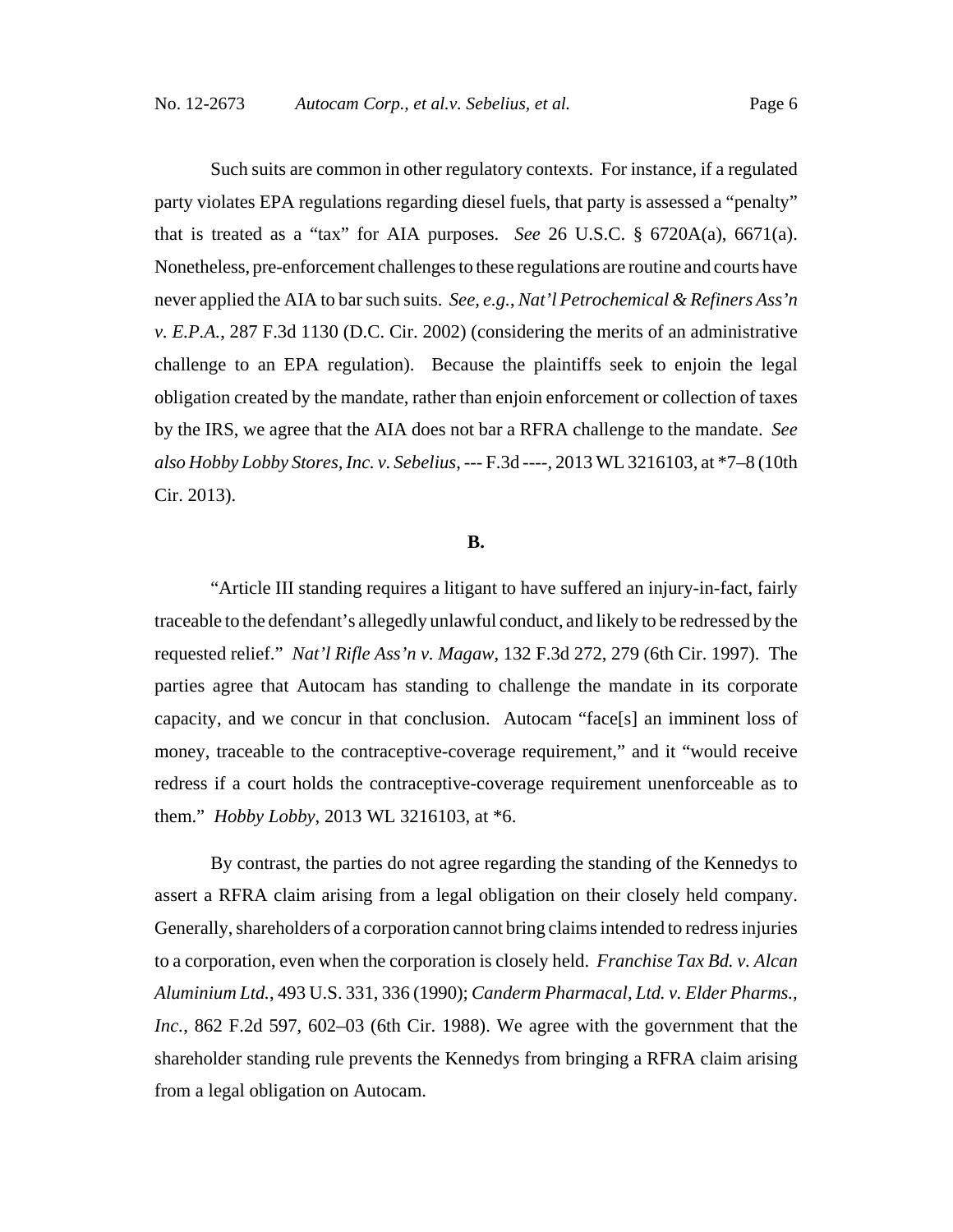As a threshold matter, the Kennedys argue that the shareholder-standing rule is not applicable in RFRA cases. RFRA provides that "[s]tanding to assert a claim or defense . . . shall be governed by the general rules of standing under article III of the Constitution." 42 U.S.C. § 2000bb-1(c). The Kennedys claim that this language is sufficient to negate any standing rules beyond the irreducible constitutional minimum of injury-in-fact, traceability, and redressability required by Article III in RFRA cases.

We agree with the government that Congress did not remove prudential standing limitations when it enacted RFRA. "Congress legislates against the background of [the Supreme Court's] prudential standing doctrine, which applies unless it is expressly negated." *Bennett v. Spear*, 520 U.S. 154, 163 (1997). RFRA makes no mention of prudential standing and does not state that Article III constitutes the exclusive set of requirements for standing in RFRA cases. At best, the statute is ambiguous as to whether prudential standing applies, and therefore, the statute does not unseat the presumption that Congress legislates with prudential standing rules in mind. We also find persuasive the D.C. Circuit's conclusion, based on its analysis of RFRA's legislative history, that Congress intended the statutory language in question to reinforce, rather than change, the *status quo* for standing in Free Exercise Clause cases prior to RFRA. *Jackson v. District of Columbia*, 254 F.3d 262, 266–67 (D.C. Cir. 2001). Accordingly, we hold that Congress did not eliminate prudential-standing restrictions when it enacted RFRA. *See also Hobby Lobby*, 2013 WL 3216103, at \*39 (Bacharach, J., concurring).

Because RFRA does not eliminate the shareholder-standing rule, we must consider whether it prevents the Kennedys from bringing a RFRA claim in their individual capacities. Although the Kennedys concede that the shareholder standing rule would generally bar their individual capacity claims, they argue that their claims fall under an exception to this rule that applies when shareholders allege "cognizable injury . . . that is distinct from the harm suffered by [the corporation]." *Potthoff v. Morin*, 245 F.3d 710, 718 (8th Cir. 2001); *see also Grubbs v. Bailes*, 445 F.3d 1275, 1280 (10th Cir. 2006) (noting that shareholders with "'*a direct, personal interest* in a cause of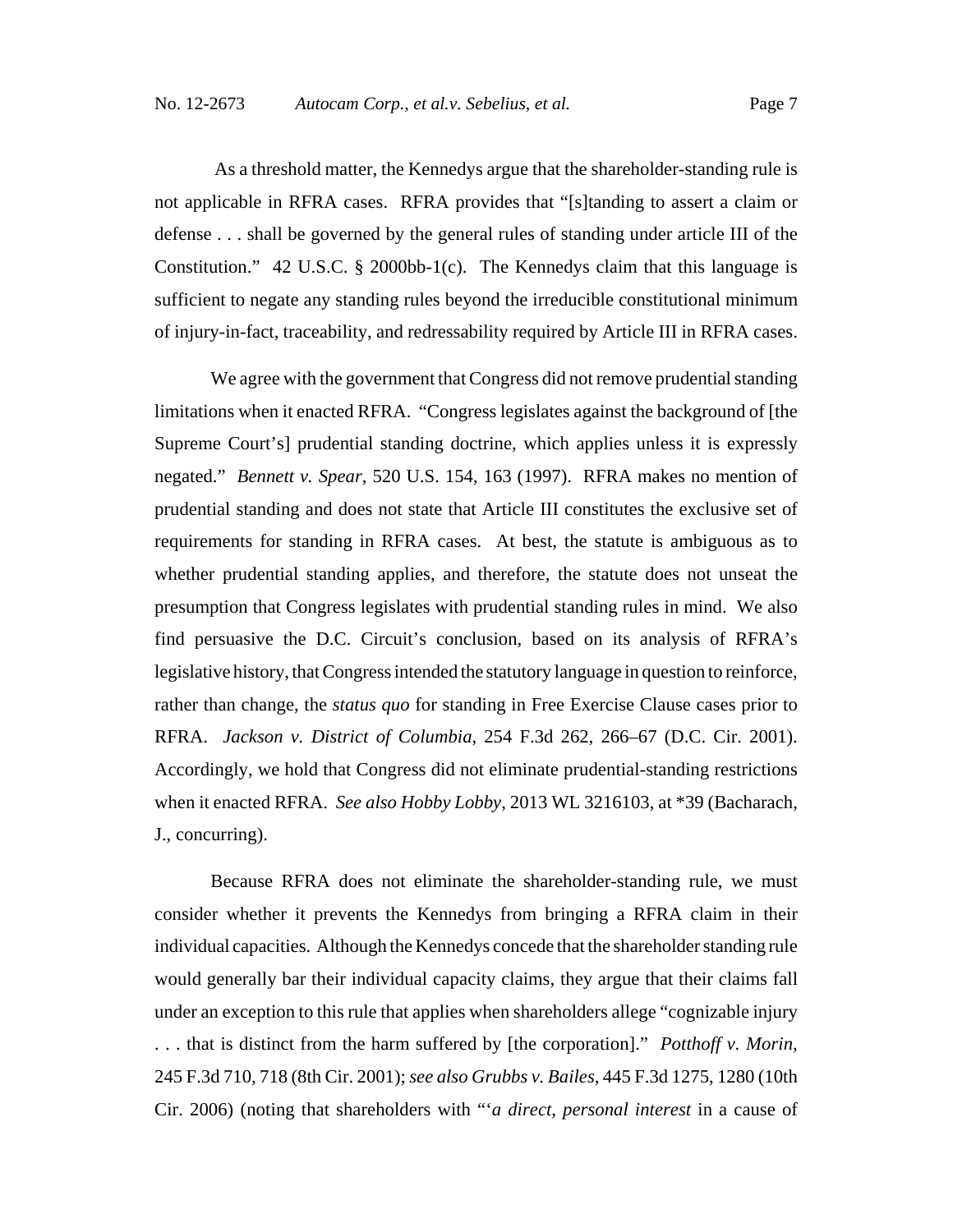action'" may bring suit "'even if the corporation's rights are also implicated'" (quoting *Franchise Tax Bd.*, 493 U.S. at 336. The Kennedys assert that if Autocam complies with the mandate, it will only be because they have directed Autocam to comply by violating their religious beliefs. If they do not direct Autocam to comply with the mandate, the value of their closely held company will be significantly diminished. They claim that the harm this dilemma creates is sufficiently "distinct" from the harm to Autocam to circumvent the shareholder-standing rule.

We are not persuaded that the dilemma the Kennedys pose can be separated from the alleged harm to Autocam. "[I]ncorporation's basic purpose is to create a distinct legal entity, with legal rights, obligations, powers, and privileges different from those of the natural individuals who created it, who own it, or whom it employs." *Cedric Kushner Promotions, Ltd. v. King*, 533 U.S. 158, 163 (2001). The Kennedys' actions with respect to Autocam are not actions taken in an individual capacity, but as officers and directors of the corporation. As such, the Kennedys are "entrust[ed] . . . with the management of [Autocam's] affairs," and the law "impose[s] upon them fiduciary duties requiring the utmost good faith whenever they deal with the corporation they serve." *Thomas v. Satfield Co.*, 108 N.W.2d 907, 911 (Mich. 1961). "[T]he [Kennedys'] injury stems derivatively from their fiduciary duties under [Michigan] law to advance the conflicting financial and religious interests of [Autocam]," and cannot fairly be classified as a harm distinct from the one suffered by Autocam. *See Hobby Lobby*, 2013 WL 3216103, at \*41 (Bacharach, J., concurring).

For much the same reasons, we reject the Kennedys' argument that Autocam can assert the Kennedys' RFRA claims on their behalf on a "pass through" theory. The Ninth Circuit has recognized on two prior occasions that for-profit corporations can assert claims under the Free Exercise Clause on behalf of their owners when the corporations behave as "an extension of the beliefs" of the natural persons who own and direct it. *Stormans, Inc. v. Selecky*, 586 F.3d 1109, 1120 (9th Cir. 2009); *EEOC v. Townley Eng'g & Mfg. Co.*, 859 F.2d 610, 619–20 (9th Cir. 1988). But this approach seems to abandon corporate law doctrine at the point it matters most. "The corporate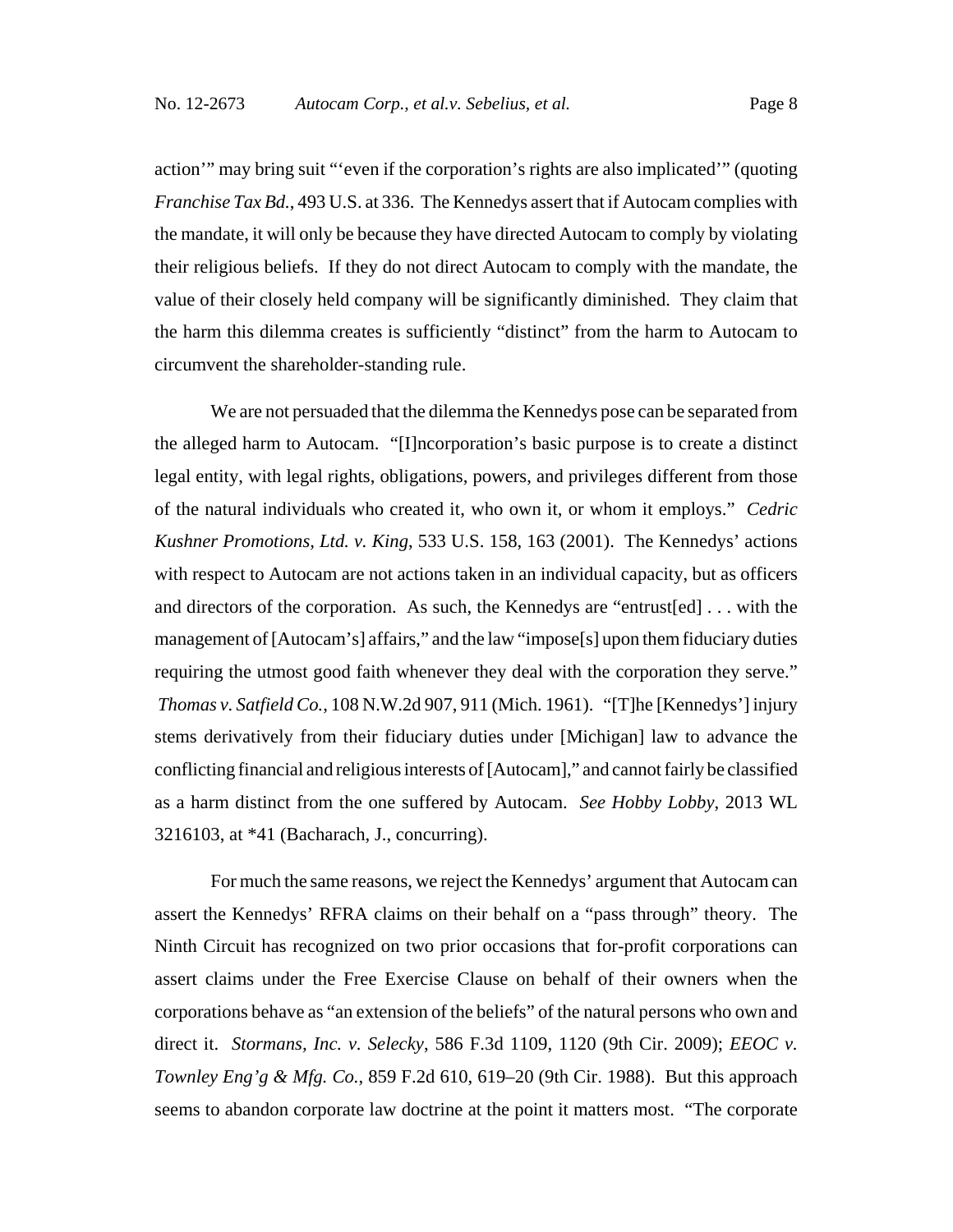form offers several advantages 'not the least of which was limitation of liability,' but in return, the shareholder must give up some prerogatives, 'including that of direct legal action to redress an injury to him as primary stockholder in the business.'" *Conestoga Wood Specialties Corp. v. Sec'y of U.S. Dep't of Health & Human Servs.*, --- F.3d ----, 2013 WL 3845365, at \*6 (3d Cir. 2013) (quoting *Kush v. Am. States Ins. Co.*, 853 F.2d 1380, 1384 (7th Cir. 1988)). We are without authority to ignore the choice the Kennedys made to create a separate legal entity to operate their business.

We acknowledge that "there is a natural inclination for the owners of [closelyheld] companies to elide the distinction between themselves and the companies they own. But there is a distinction, and it matters in important respects." *Grote v. Sebelius*, 708 F.3d 850, 857 (7th Cir. 2013) (Rovner, J., dissenting). The decision to comply with the mandate falls on Autocam, not the Kennedys. For this reason, the Kennedys cannot bring claims in their individual capacities under RFRA, nor can Autocam assert the Kennedys' claims on their behalf. Accordingly, we will remand the case with instructions to dismiss the Kennedys' individual claims.

## **III.**

#### **A.**

We now turn to the merits of Autocam's request for a preliminary injunction. This court reviews the denial of a preliminary injunction for an abuse of discretion, examining findings of fact for clear error and legal conclusions *de novo*. *Certified Restoration Dry Cleaning Network, L.L.C. v. Tenke Corp.*, 511 F.3d 535, 540 (6th Cir. 2007). The reviewing court looks to the same four factors the district court considered: likelihood of success on the merits, irreparable harm to the movant in the injunction's absence, harm to others as a result of the injunction's issuance, and the public interest. *Hunter v. Hamilton Cnty. Bd. of Elections*, 635 F.3d 219, 233 (6th Cir. 2011). "[T]he plaintiff bears the burden of establishing his entitlement to a preliminary injunction." *Jones v. Caruso*, 569 F.3d 258, 265 (6th Cir. 2009).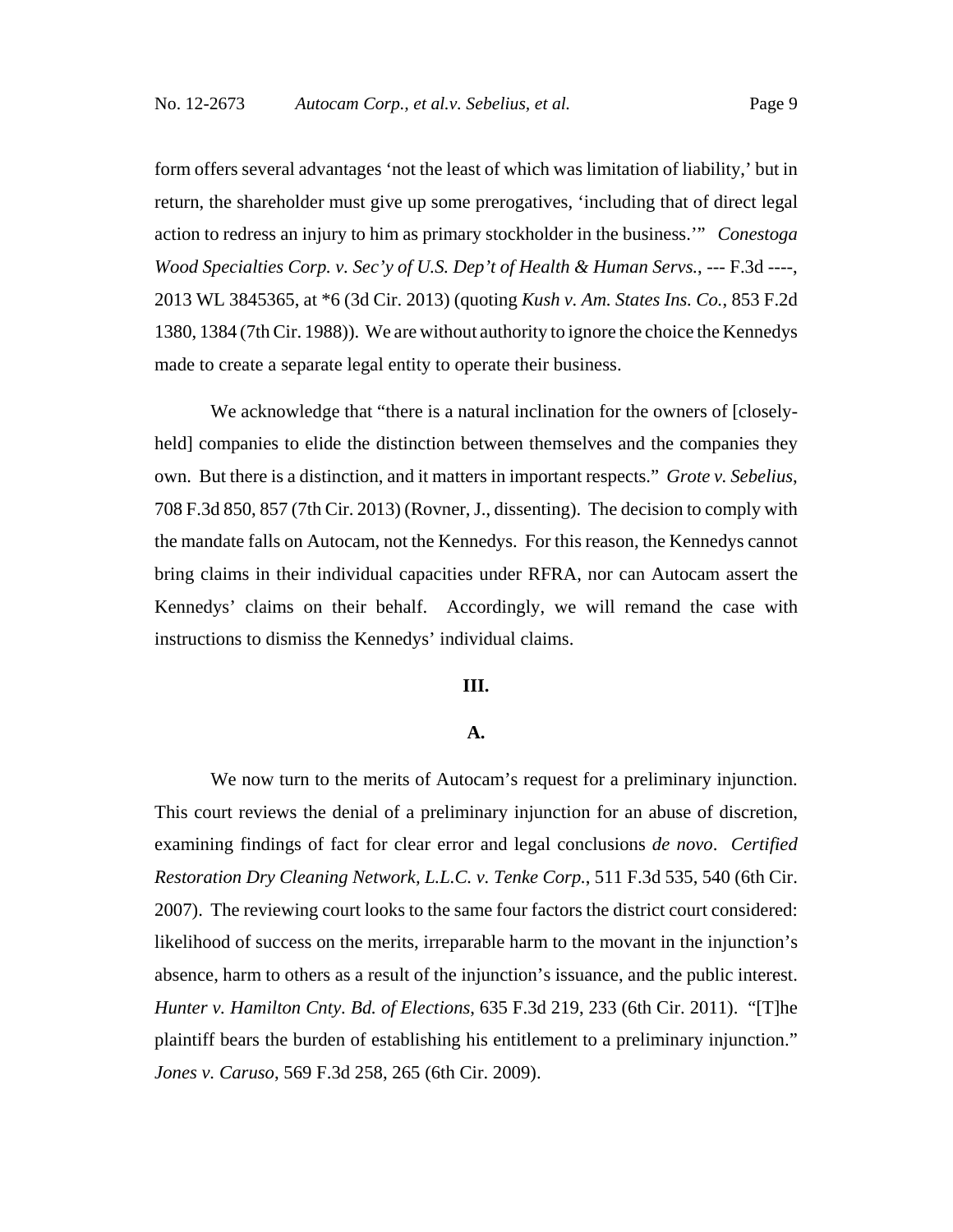Because RFRA claims are, as a procedural matter, very similar to First Amendment claims, "the likelihood of success on the merits often will be the determinative factor" in analyzing whether the district court should have issued the preliminary injunction. *Connection Distributing Co. v. Reno*, 154 F.3d 281, 288 (6th Cir. 1998); *see also Gonzales v. O Centro Espirita Beneficente Uniao do Vegetal*, 546 U.S. 418, 430 (2006) ("Congress's express decision to legislate the compelling interest test indicates that RFRA challenges should be adjudicated in the same manner as constitutionally mandated applications of the test, including at the preliminary injunction stage."). Since "likelihood of success" is a legal question that this court reviews *de novo*, the effective standard of review for a denial of a preliminary injunction in this posture is also *de novo*. *Bays v. City of Fairborn*, 668 F.3d 814, 819 (6th Cir. 2012).

#### **B.**

In *Employment Division v. Smith*, 494 U.S. 872 (1990), the Supreme Court held that the Free Exercise Clause of the First Amendment does not enjoin legislatures from passing "a 'valid and neutral law of general applicability on the ground that the law proscribes (or prescribes) conduct that [a person's] religion prescribes (or proscribes).'" 494 U.S. at 879 (quoting *United States v. Lee*, 455 U.S. 252, 263 n.3 (1982) (Stevens, J., concurring in the judgment)). Congress responded to *Smith* by enacting RFRA, which President Clinton signed into law in 1993. In the text of the statute, Congress noted its concern that "laws 'neutral' toward religion may burden religious exercise as surely as laws intended to interfere with religious exercise." 42 U.S.C. § 2000bb(a)(2). Its stated purposes in passing RFRA were "to restore the compelling interest test" for free-exercise cases that prevailed prior to *Smith* and "to provide a claim or defense to persons whose religious exercise is substantially burdened by government." *Id.*  $\S$  2000bb(b)(1)–(2) (citing *Sherbert v. Verner*, 374 U.S. 398 (1963), and *Wisconsin v. Yoder*, 406 U.S. 205 (1972)). To that end, RFRA requires that government action "not substantially burden a person's exercise of religion even if the burden results from a rule of general applicability." *Id.*  $\S$  2000bb-1(a). Congress defined "exercise of religion" broadly to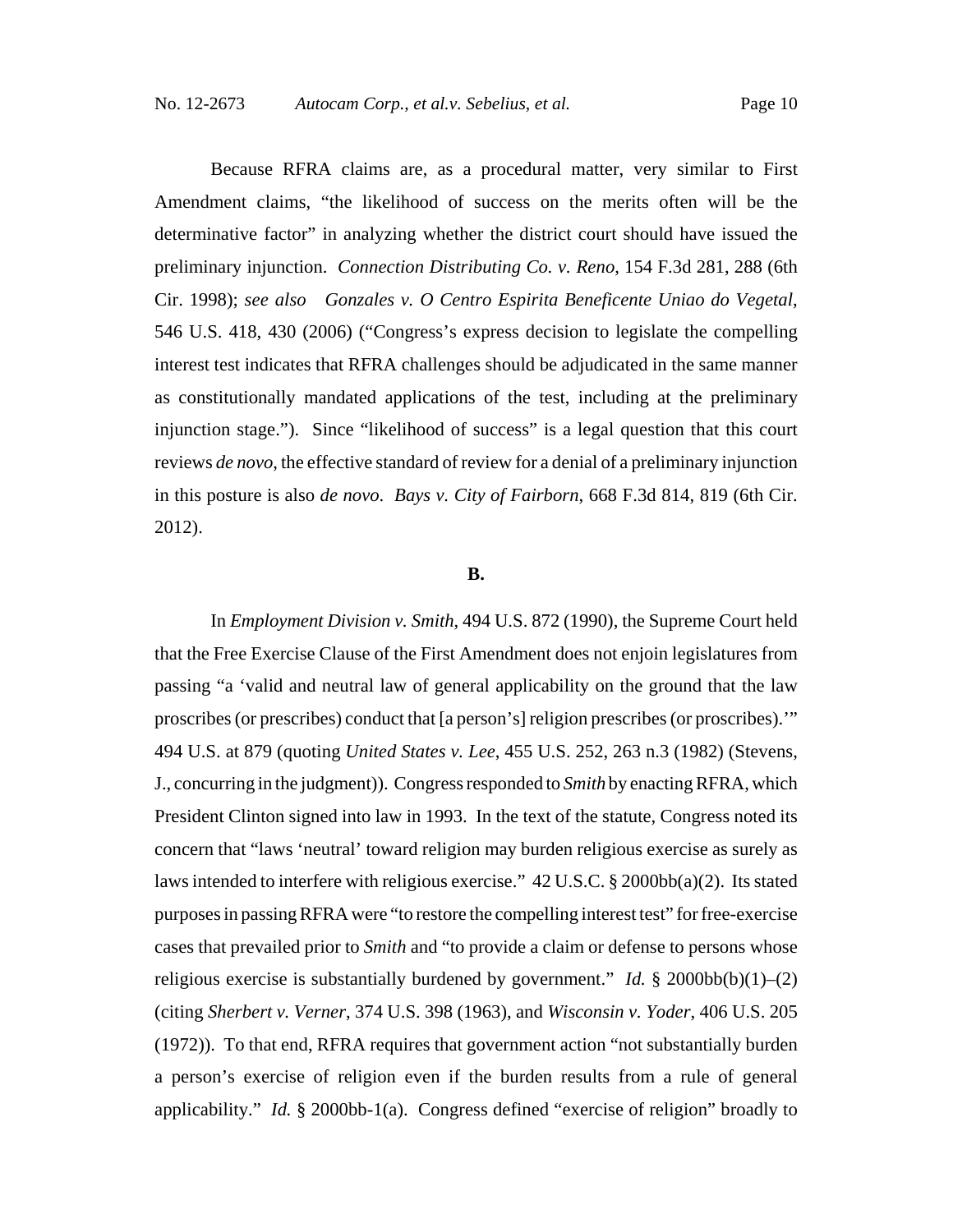encompass "any exercise of religion, whether or not compelled by, or central to, a system of religious belief." *Id.* § 2000cc-5(7); *see also id.* § 2000bb-2(4) (incorporating § 2000cc-5(7) into RFRA).

RFRA provides that "[a] person whose religious exercise has been burdened . . . may assert that violation as a claim or defense in a judicial proceeding and obtain appropriate relief against a government," subject to the requirements of Article III standing. *Id.* § 2000bb-1(c). RFRA claims proceed in two steps. First, the plaintiff must make out a *prima facie* case by establishing Article III standing and showing that the law in question "would (1) substantially burden (2) a sincere (3) religious exercise." *O Centro Espirita*, 546 U.S. at 428. If the plaintiff makes out a *prima facie* case, it falls to the government to "demonstrate[] that application of the burden to the person (1) is in furtherance of a compelling governmental interest; and (2) is the least restrictive means of furthering that compelling governmental interest." *Id.* § 2000bb-1(b). The government carries the burdens of both production and persuasion when it seeks to justify a substantial burden on a sincere religious practice. *Id.* § 2000bb-2(3).

## **C.**

RFRA affords a cause of action to any "person whose religious exercise has been burdened." 42 U.S.C. § 2000bb-1(c). The government argues that Autocam's claim fails at the outset because Autocam is not a "person" capable of "religious exercise" in the sense RFRA intended. This is a matter of first impression in our court and the subject of a recent split among our sister circuits. *Compare Hobby Lobby*, 2013 WL 3216103, at \*9 (holding "as a matter of statutory interpretation . . . Congress did not exclude forprofit corporations from RFRA's protections") *with Conestoga*, 2013 WL 3845365, at \*8 ("Since [a for-profit, secular corporation] cannot exercise religion, it cannot assert a RFRA claim."). In this case, we agree with the government that Autocam is not a "person" capable of "religious exercise" as intended by RFRA and affirm the district court's judgment on this basis. In so holding, we do not reach the government's arguments that the mandate fails to impose a substantial burden on Autocam or that the mandate can be justified under RFRA's strict scrutiny test.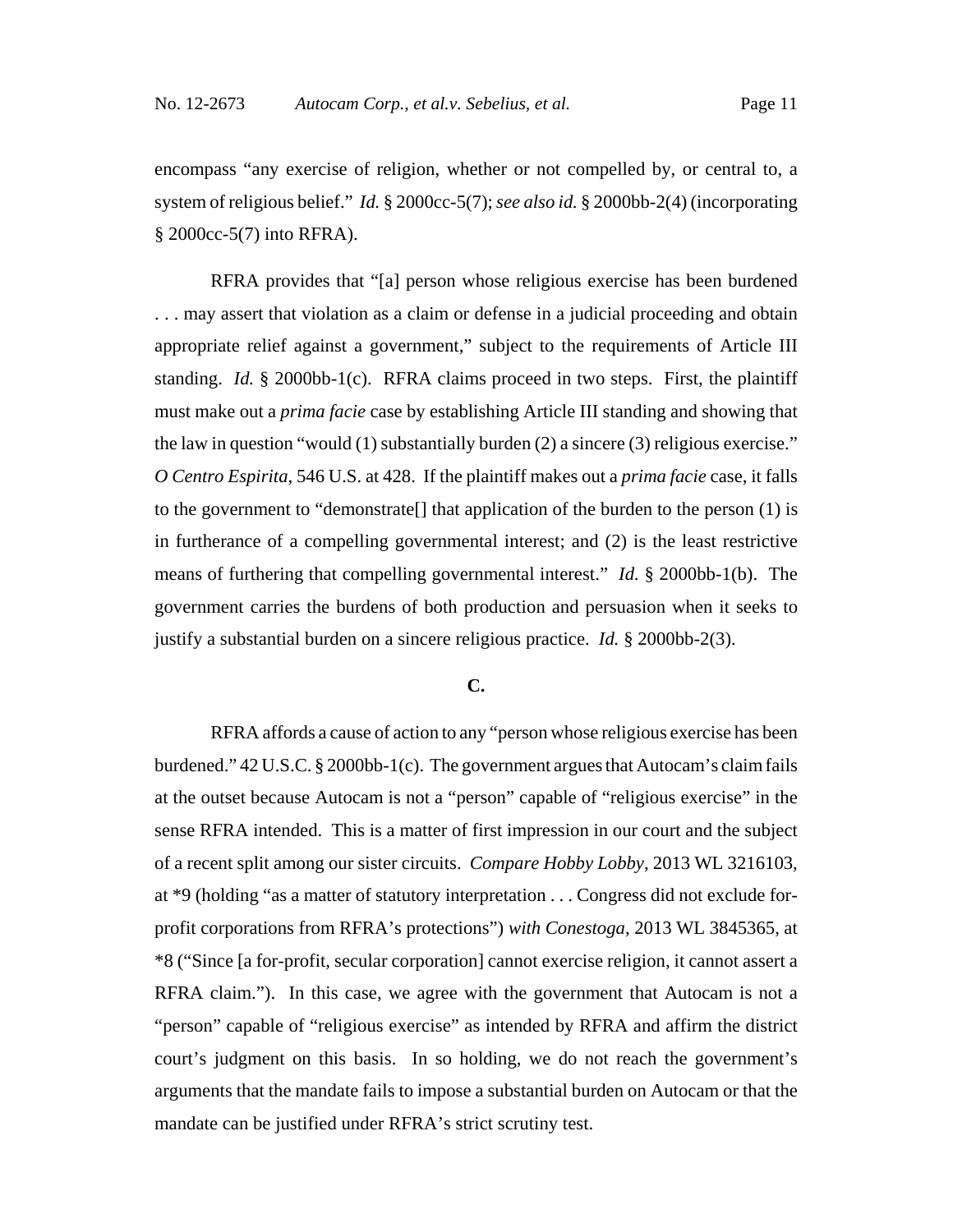Congress did not define the term "person" when it enacted RFRA, so our analysis begins with the Dictionary Act, which provides default definitions for many commonly used terms in the U.S. Code. According to the Dictionary Act, "unless the context indicates otherwise . . . the words 'person' and 'whoever' include corporations, companies, associations, firms, partnerships, societies, and joint stock companies, as well as individuals." 1 U.S.C. § 1. The relevant "context" courts should look to when construing terms found in the Dictionary Act is "the text of the Act of Congress surrounding the word at issue, or the texts of other related congressional Acts." *Rowland v. Cal. Men's Colony, Unit II Men's Advisory Council*, 506 U.S. 194, 200 (1993). When considering RFRA, that "context" includes "the body of free exercise case law that existed at the time of RFRA's passage," which Congress explicitly invoked in the statute's text. *Hobby Lobby*, 2013 WL 3216103, at \*45 (Briscoe, C.J., concurring in part and dissenting in part). The statute being construed only has to "indicate" a definition of the contested term contrary to the baseline provided by the Dictionary Act, rather than "require" or "necessitate" such a result. *Rowland*, 506 U.S. at 200–01 ("[A] contrary 'indication' may raise a specter short of inanity, and with something less than syllogistic force.").

Looking to RFRA's relevant context, we find strong indications that Congress did not intend to include corporations primarily organized for secular, profit-seeking purposes as "persons" under RFRA. Again, Congress's express purpose in enacting RFRA was to restore Free Exercise Clause claims of the sort articulated in *Sherbert* and *Yoder*, claims which were fundamentally personal. 42 U.S.C. § 2000bb(b)(1); *Yoder*, 406 U.S. at 207 (Amish parents objecting to compulsory schooling laws); *Sherbert*, 374 U.S. at 399–401 (Seventh-Day Adventist denied unemployment compensation benefits after she refused her employer's request to work on a Saturday). Congress did not intend to expand the scope of the Free Exercise Clause. *See Vill. of Bensenville v. Fed. Aviation Admin*., 457 F.3d 52, 62 (D.C. Cir. 2006) ("RFRA was not meant to 'expand, contract or alter the ability of a claimant to obtain relief in a manner consistent with the Supreme Court's free exercise jurisprudence under the compelling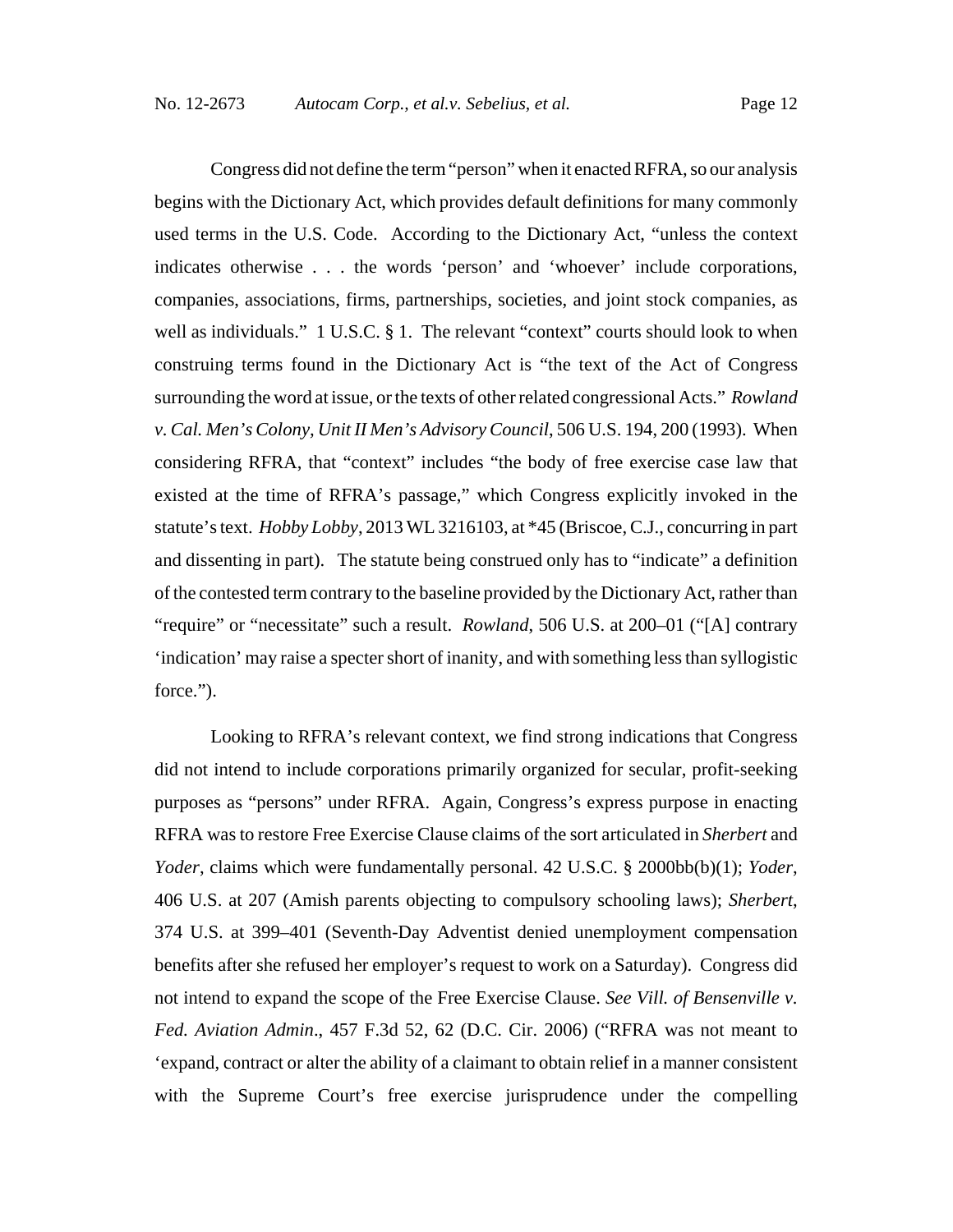governmental interest test prior to *Smith*.'" (quoting S. Rep. No. 103–111, at 12 (1993), *reprinted in* 1993 U.S.C.C.A.N. 1892, 1902)).

Reading the term "person" in the manner suggested by Autocam would lead to a significant expansion of the scope of the rights the Free Exercise Clause protected prior to *Smith*. "[D]uring the 200-year span between the adoption of the First Amendment and RFRA's passage, the Supreme Court consistently treated free exercise rights as confined to individuals and non-profit religious organizations." *Hobby Lobby*, 2013 WL 3216103, at \*45 (Briscoe, C.J., concurring in part and dissenting in part); *see also Conestoga*, 2013 WL 3845365, at \*5 ("[W]e are not aware of any case preceding the commencement of litigation about the [m]andate[] in which a for-profit, secular corporation was itself found to have free exercise rights."). While the Supreme Court has recognized the rights of sole proprietors under the Free Exercise Clause during this period, it has never recognized similar rights on behalf of corporations pursuing secular ends for profit. *United States v. Lee*, 455 U.S. 252, 254 (1982) (Amish farmer objecting to the imposition of Social Security taxes); *Braunfeld v. Brown*, 366 U.S. 599, 601 (1961) (Jewish merchants objecting to laws requiring them to close their stores on Sunday). Moreover, the Supreme Court has observed that the purpose of the Free Exercise Clause "is to secure religious liberty *in the individual* by prohibiting any invasions thereof by civil authority." *Sch. Dist. of Abington Twp., Pa. v. Schempp*, 374 U.S. 203, 223 (1963) (emphasis added); *see also Conestoga*, 2013 WL 3845365, at \*5 ("[W]e simply cannot understand how a for-profit, secular corporation–apart from its owners–can exercise religion.").

We recognize that many religious groups organized under the corporate form have made successful Free Exercise Clause or RFRA claims, and our decision today does not question those decisions. *See, e.g.*, *Church of the Lukumi Babalu Aye, Inc. v. City of Hialeah*, 508 U.S. 520, 525 (1993) (plaintiff was "a not-for-profit corporation organized under Florida law"); *O Centro Espirita Beneficiente Uniao do Vegetal v. Ashcroft*, 389 F.3d 973 (10th Cir. 2004) (affirming RFRA claim by a New Mexico nonprofit corporation), *aff'd*, 546 U.S. 418 (2006). Furthermore, we acknowledge that our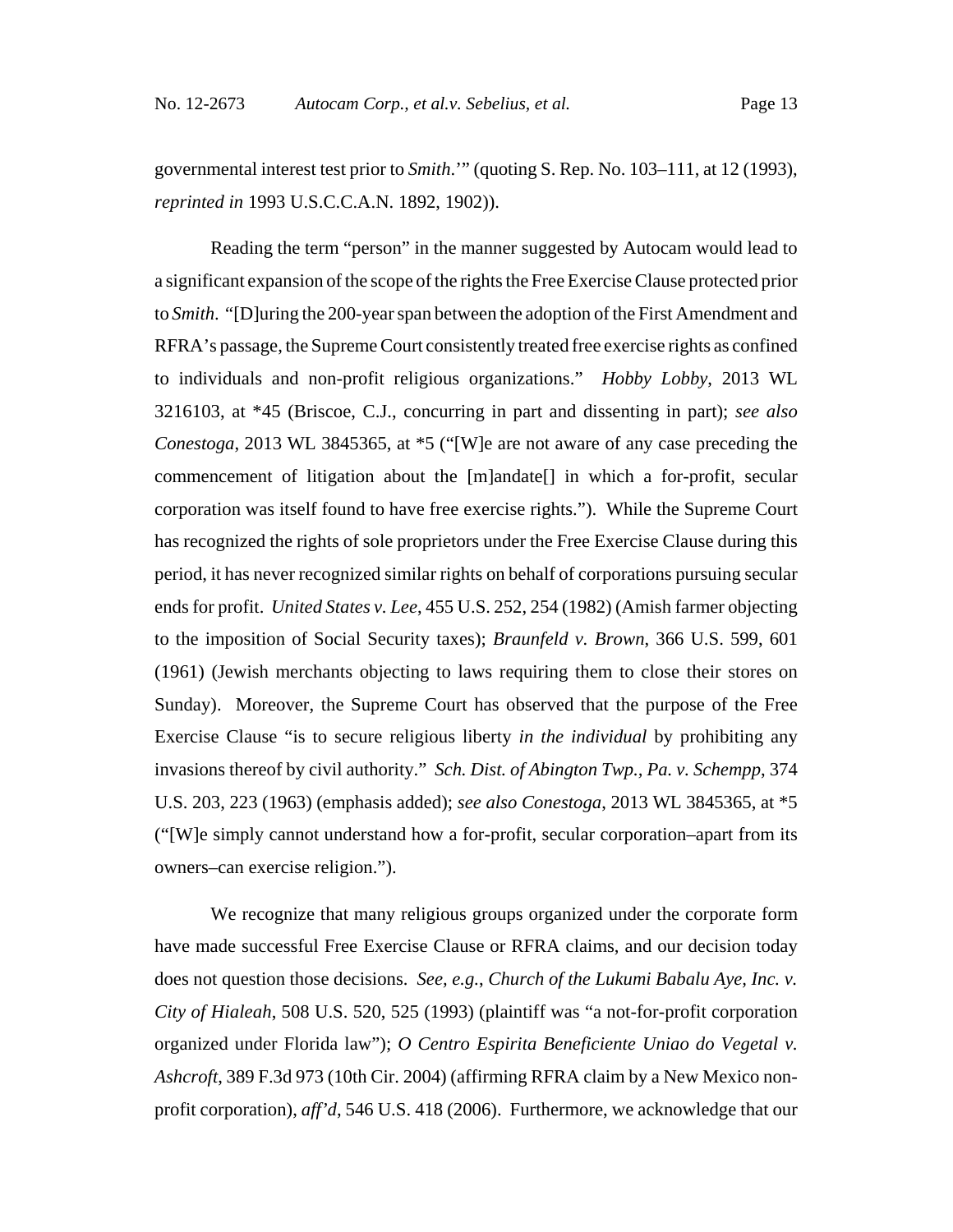sister circuits have held that on very rare occasions, a "corporate entit [y] which [is] organized expressly to pursue religious ends . . . may have cognizable religious liberties independent of the people who animate them, even if they are profit seeking." *Grote*, 708 F.3d at 856 (Rovner, J., dissenting); *see also Tyndale House Publishers, Inc. v. Sebelius*, 904 F. Supp. 2d 106 (D.D.C. 2012) (granting a preliminary injunction on the basis of RFRA to a for-profit Christian bookseller that was closely held by a non-profit religious entity and several trusts, all of which were organized around the same religious beliefs). But we need not "draw the conclusion that, just because courts have recognized the free exercise rights of churches and other religious entities, it necessarily follows that for-profit, secular corporations can exercise religion." *Conestoga*, 2013 WL 3845365, at \*5. The absence of any authority for the latter proposition suggests that Congress did not adopt it when it enacted RFRA.

Our interpretation is also supported by RFRA's legislative history. When enacting RFRA, Congress specifically recognized that individuals and religious organizations enjoy free exercise rights under the First Amendment and, by extension, RFRA. *See, e.g.*, Religious Freedom Restoration Act of 1993, S. Rep. No. 103–111, at 7 (1993), *reprinted in* 1993 U.S.S.C.A.N. 1892, 1897 ("The extent to which the Free Exercise Clause requires government to refrain from impeding religious exercise defines nothing less than the respective relationships in our constitutional democracy of the *individual* to government and to God." (emphasis added) (quoting *Church of the Lukumi Babalu Aye*, 508 U.S. at 577 (Souter, J., concurring in part and concurring in the judgment))); *id.* at 12 ("[T]he courts have long adjudicated cases determining the appropriate relationship between religious organizations and government."); *see also Hobby Lobby*, 2013 WL 3216103, at \*46 (Briscoe, C.J., concurring in part and dissenting in part) (examining RFRA's legislative history). In contrast, the legislative history makes no mention of for-profit corporations. This is a sufficient indication that Congress did not intend the term "person" to cover entities like Autocam when it enacted RFRA.